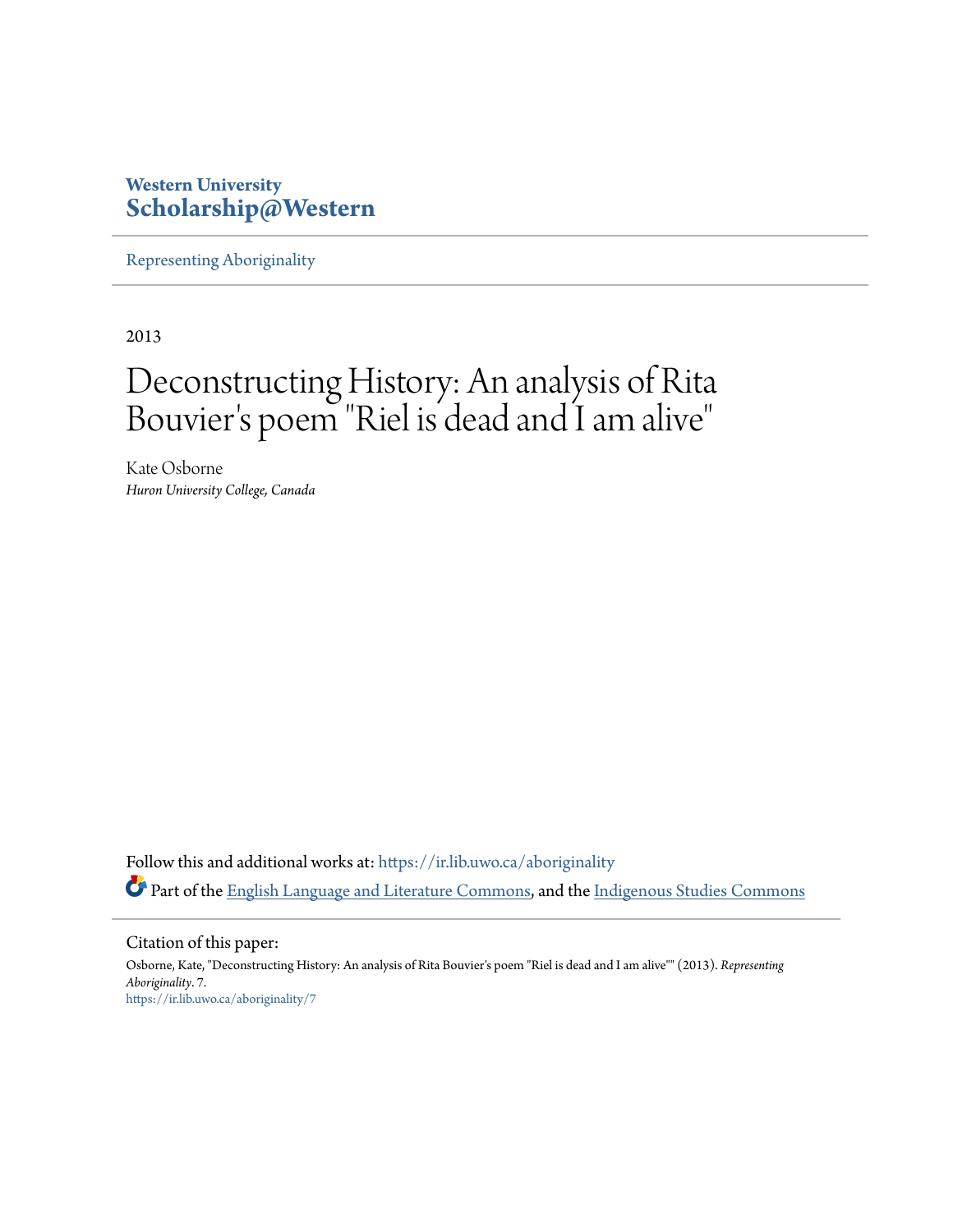Dr. Hubel

 $\overline{a}$ 

English 4050F

December  $2<sup>nd</sup>$ , 2013

Deconstructing History:

An Analysis of Rita Bouvier's Poem "Riel is dead, and I am alive"

The term Métis has often been used as a kind of comprehensive distinction for any Canadian or American with a 'mixed-heritage' of European and Aboriginal origins. A very rigid and authoritative definition of what it means to be a Métis has also been employed to limit those who can lay claim to the title of Métis to people who have an ancestral link to the 1900s Red River Colony in Manitoba and are descendants of a typically French, English or Scottish patrilineal history and an Aboriginal matrilineal one. However, the concept of self-identification<sup>1</sup> as a Métis is incredibly important to Métis culture, and this lack of a solid and distinct definition of what it means to be a Métis is paralleled in the inconsistency of Canadian history and its complex definitions of Canadian citizens, not just those that pertain to people with Aboriginal origins, and this complicated historical narrative is often explored by artists and academics alike.

Rita Bouvier is a Métis poet and educator from Île-à-la-Crosse, Saskatchewan who, through her poems and her work as a teacher, attempts to connect Aboriginal and non-Aboriginal individuals together on an emotional, cultural and intellectual level. Her poem "Riel is dead, and I am alive," though seemingly simple in its content, is replete with complex arguments and notions concerning the changeability of history because

<sup>&</sup>lt;sup>1</sup> See Purich, especially chapter 1, for more information about self-identification in Métis culture.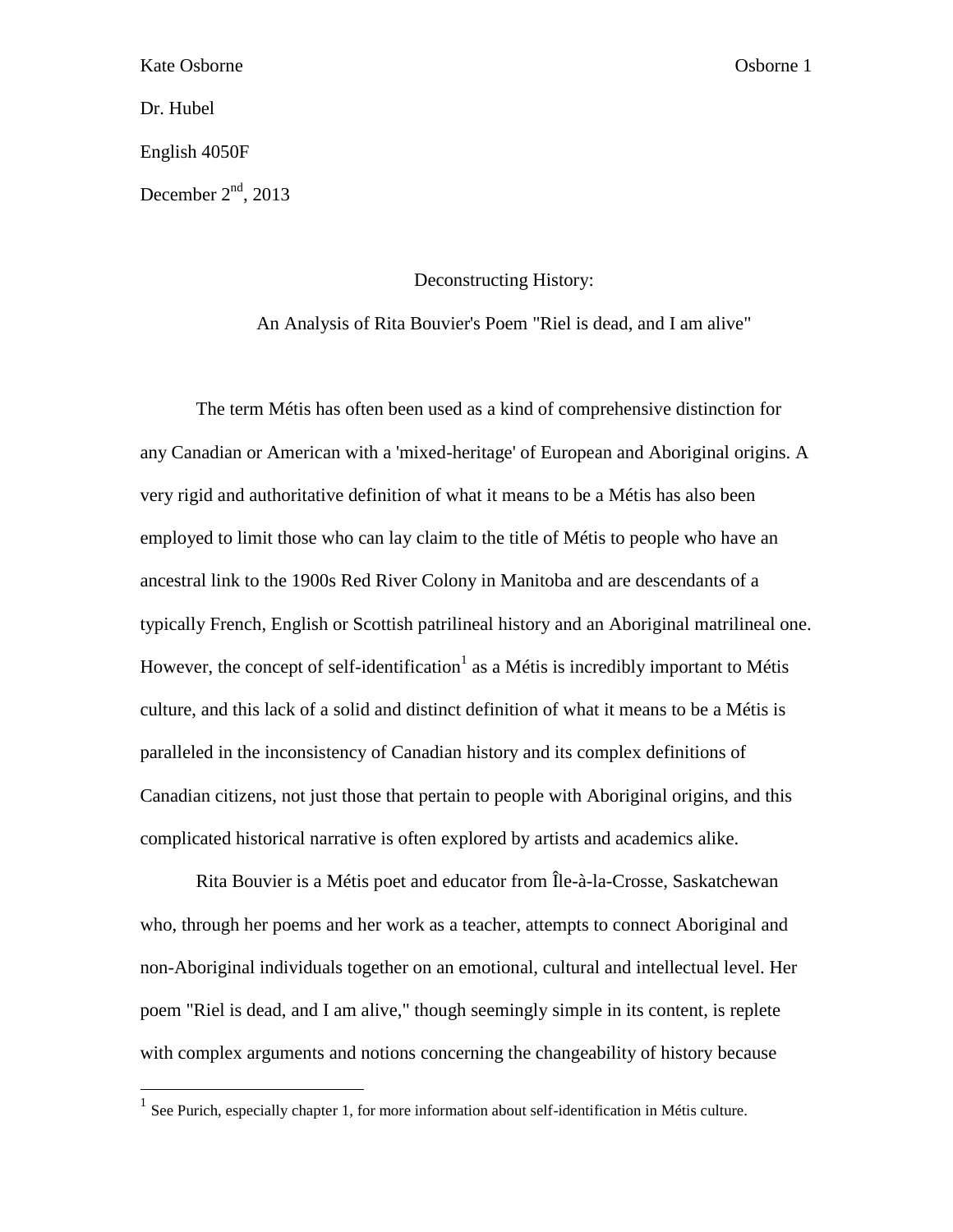individuals' biases and perspectives influence it. Bouvier confronts the themes of Aboriginal versus non-Aboriginal, colonizer versus colonized, and female versus male, and the effects each binary can have on remembering the past and the movement toward the future. The title of the poem itself is a cry for people to pay attention to what is happening in the present and works to draw the reader's focus away from the controversial and irreconcilable arguments of the past. Bouvier's adamant tone and final connection to her own female ancestors, and in turn their connection with nature, pulls the reader away from these questions about history. Instead she raises more important questions concerning academic discourse and its usefulness in the preservation of the past and present Métis culture and in the education of Aboriginal and non-Aboriginal Canadian citizens alike.

Bouvier's poem explores the idea of history and the ways in which different perspectives can create a bias regarding one's interpretation of a particular event or historic figure. In Canadian history, the Métis leader and politician Louis Riel has myriad identities, each one dependent on the individual recounting the story. Riel has, as Flanagan writes "been called a rebel and a patriot, a villain and a hero, a madman and a saint" (3), and yet still today there has been very little agreement between historians, academics, and ordinary Canadian citizens that might produce a singular, defining, truthful identity for him. This controversial historical figure is surrounded by many undisputable facts regarding the rebellions he led and participated in, and yet, the way he is viewed is entirely subjective; as Donald Swainson states, "Louis Riel cannot be all things to all Canadians but he can be a lot of things to a variety of disparate groups " (qtd. in Osborne 307). Bouvier, a Métis herself, uses Riel as a comprehensive symbol for the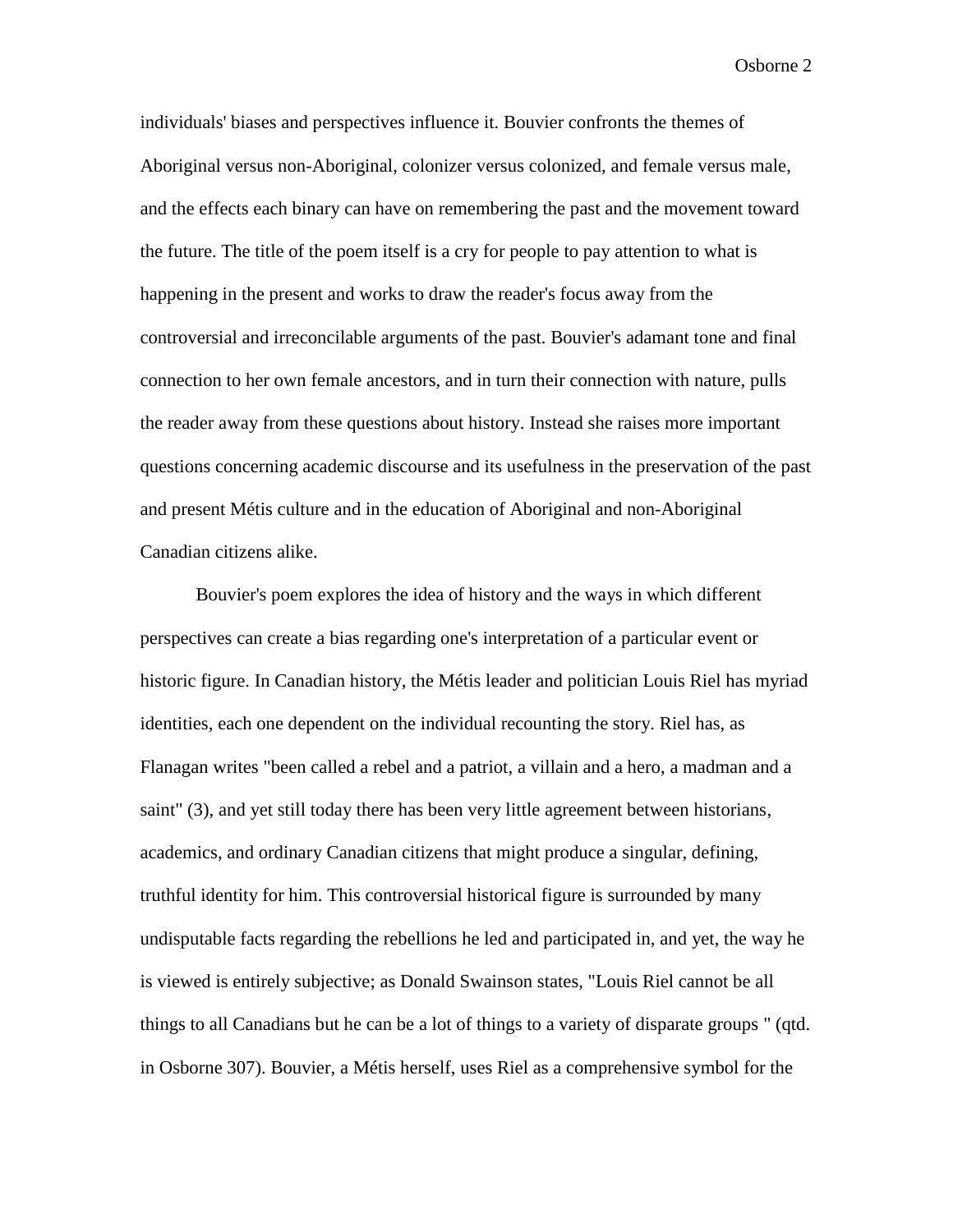complexity and unreliability of purportedly truthful history, since she attempts to pull the reader's attention away from the 'facts' and toward the reality of her culture and her people. Poets, artists, and novelists have repeatedly sought to depict Riel, producing varying results, for the "tremendous fluidity in the aesthetic representation of the Métis leader calls into question the necessary connection between an individual and the manner in which he or she is portrayed" (Braz 3). Though Bouvier is evoking the image of Riel through her poem, her aim is not to explore or solidify a persona for Riel but to show the reader the futility and asininity of such an endeavour.

As I myself attempted to learn about Riel, I found these conflicting interpretations of history in each and every book I read. Since Bouvier's poem seems to address both Aboriginal and non-Aboriginal readers, I felt it crucial to gain the perspectives of a non-Aboriginal and a Métis historian in order to explore this incredible disconnect between these depictions of one singular historical figure. It is important to note, however, that while Thomas Flanagan, an American non-Aboriginal, and Howard Adams, a Canadian Métis, represent two distinct groups, neither Flanagan nor Adams can be seen as speaking on behalf of all non-Aboriginal or Métis respectively. In my comparison of the reported history of Louis Riel I found three obvious inconsistencies between the perspectives of Flanagan and Adams. In scholarship on Riel, most academics believe that it was the execution of the government surveyor Thomas Scott at the hands of the Métis that acted as a turning point in the Red River Rebellion. Interestingly, Flanagan focuses the blame for Scott's execution almost entirely on Riel's shoulders, while Adams claims that it was a jury of seven men who decided on Scott's fate and that Riel actually "pleaded that leniency be shown to the accused" (58). Through only a slight change of words, Riel has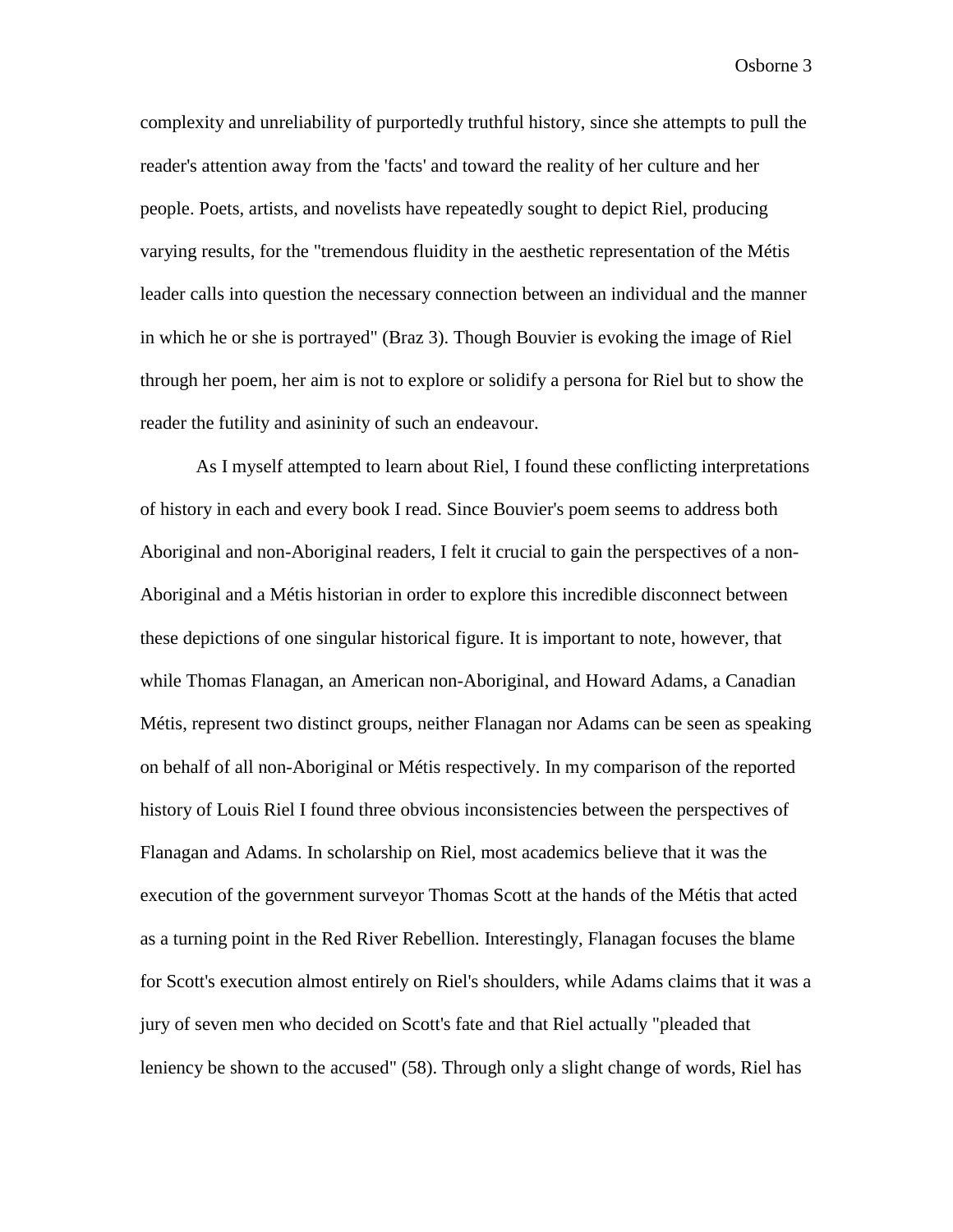been transformed: from a merciless rebel leader, he emerges in Adams's account as a forgiving and sympathetic Catholic man.

The second contrast I noticed was the way in which the interval between the two rebellions is reported. For Flanagan, this period is notable because of the deterioration of Riel's mental state and his residence in two separate asylums; Flanagan is obviously hinting at the very real possibility that Riel was insane. Adams, however, focuses almost entirely on Riel's election to and subsequent exclusion from the Canadian government and the House of Commons, thereby drawing attention to the notion that "racism was apparently stronger than justice in the Canadian House of Commons" (63) and away from any of Riel's concrete actions in that period.

Finally, the most important inconsistency between these apparently factual accounts of history is the way in which each writer explores Riel's death at the hands of the Canadian government. Flanagan writes, "he was charged with treason, for which the only penalty was death…Riel was hanged early on the morning of November 16, 1885" (20-21), and it is this succinct relation of the actual charge against Riel that stands in stark contrast to that of Adams's more aggressive report, which states that "by hanging Riel, Ottawa silenced revolutionary and separatist ideas in the Northwest…on November 16, 1885, Riel was murdered on the colonizer's scaffold" (137). Both Flanagan and Adams are relating an important moment in Canadian history, but each account is full of their personal interpretations regarding Riel and the Canadian government. Flanagan writes as a staunch supporter of the Canadian government of the time, alluding to the idea that the government had no choice but to execute the rebellious and insane Riel. Adams,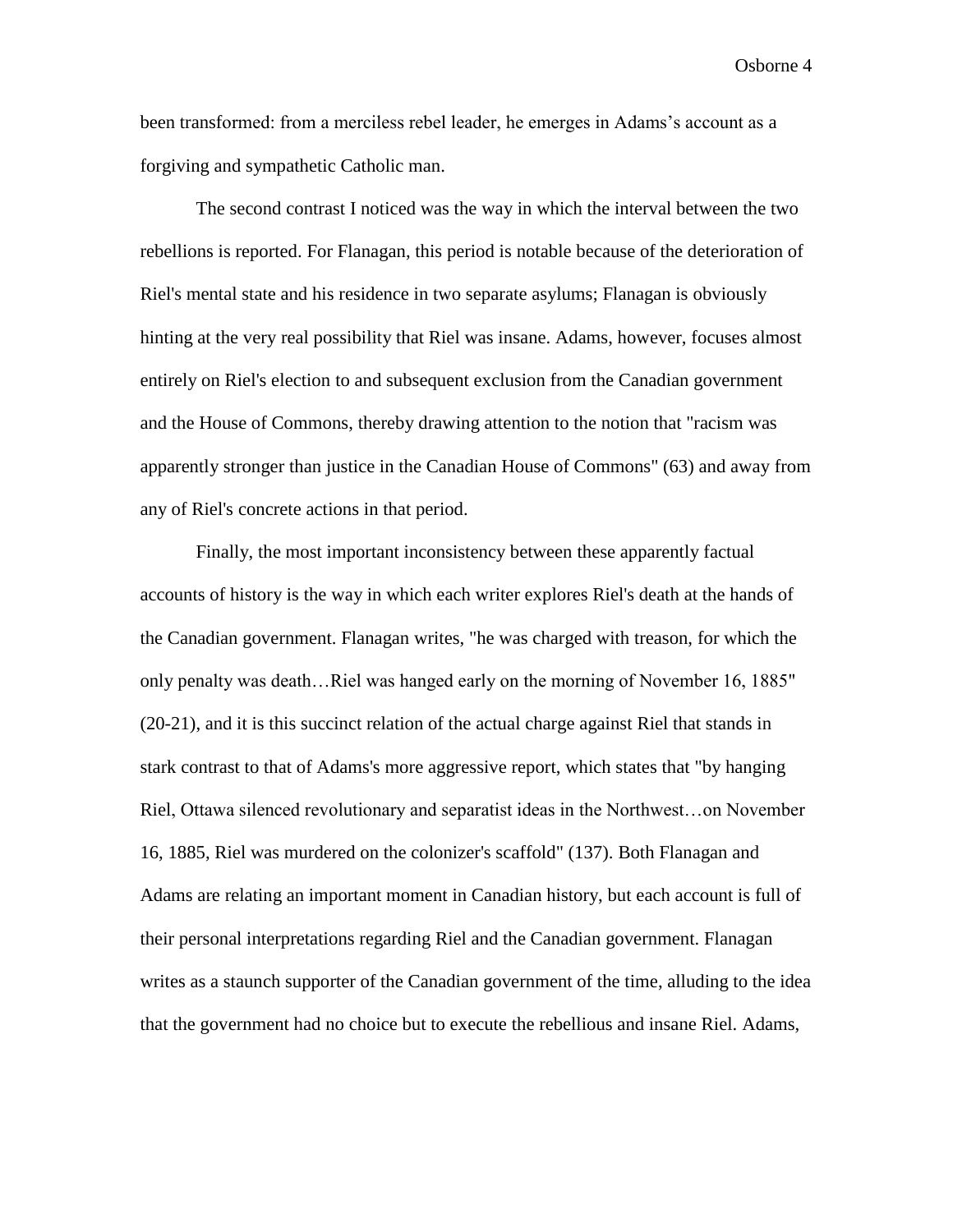however, writes as if determined to hold the government responsible for Riel's unjust death and for suppressing a much needed revolution of the Métis people.

These obviously contrasting reports of history show the unreliability of what is so often believed by so many Canadian citizens to be undisputable fact. In her poem Bouvier writes that the past is not only irreconcilable but the arguments behind it are just "mumbo-jumbo" (18), since different individuals "claim monopoly of the truth" (2). Bouvier is clearly not ignoring the fact that history is controversial, especially in regards to Aboriginal history, for, as Adams asserts, "native people in a colony are not allowed a valid interpretation of their history, because the conquered do not write their own history. They must endure a history that shames them....those in power command the present and shape the future by controlling the past" (43). What Bouvier seems to be advocating, however, is a move away from arguing about the past and unknowable historical figures and toward a focus on the important and current aspects of her culture.

Early in the poem in the lines, presenting the life of a living people, sometime in eighteen eighty five. now, some time in nineteen ninety five a celebration of some odd sort. (6-9)

Bouvier is lamenting the fact that despite Riel's death in 1885, and his incredibly controversial nature, Canadian citizens are still preoccupied by his life, erecting statues in his honour and establishing acts such as the 1995 bill C-288, which was an "act to revoke the conviction of Louis David Riel" (Braz 193). For Bouvier, these aspects of history and Riel's possible exoneration are not as important as the real experience of her Métis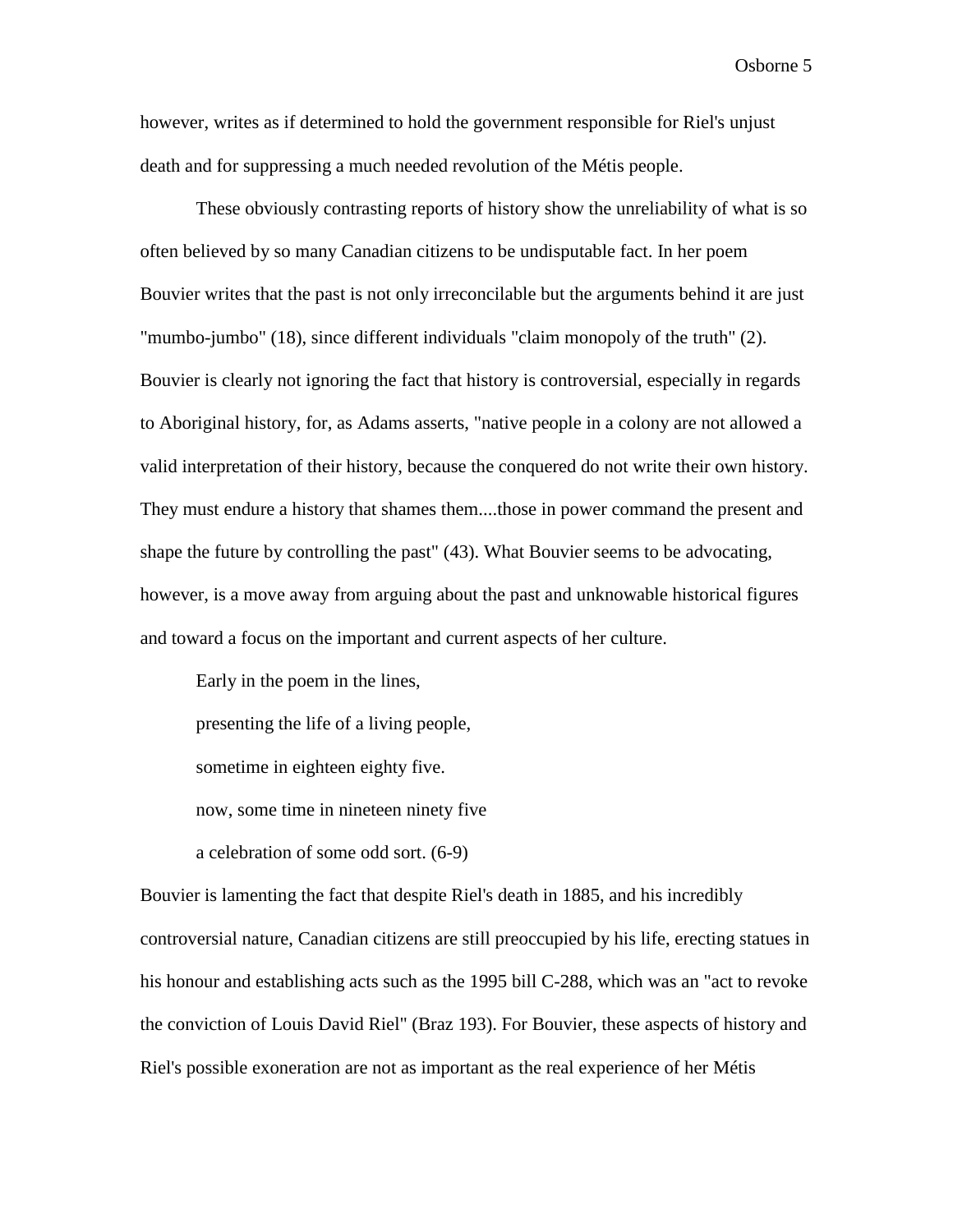culture, both past and present. Retrying Riel is not what Canadian citizens should be focusing on when contemplating Métis history, but rather they should be discovering the parts of Métis culture that are still alive.

Bouvier's contrast between the male patriarchal figure of Louis Riel, symbolizing the contested nature of history, and the female ancestors who are linked closely with the Métis culture referenced at the end of the poem, suggests an interesting insight into the female/male dichotomy in both Bouvier and her readers' personal history and personal identity. The line "Riel is dead! and I am alive!" (11) illustrates Bouvier's need as a female poet to have a voice so that she can establish her own history and culture and in turn her own identity. The struggle with voicelessness is confronted in the poem when she states, "I sit there mute and voiceless" (12), and it is through her poetry that she is able to confront the male figure of Riel, and in doing so she asserts her selfhood as an Aboriginal woman and focuses on the importance of her female ancestors in the definition of her personal identity.

The struggle to break free from the constraints of Western patriarchy is a theme explored by many female authors; however, it is crucial to recognize that that struggle is not identical for all women writers and can vary depending upon race, class, and sexuality. Julia Emberley explores feminist criticism and decolonization through the eyes of Aboriginal women in her book *Threshold of Difference*. For Emberley there is a difference between a decolonizing Anglo-American feminism and that of Aboriginal women who must confront the existence of an "imperial feminism": "Native women's writings demonstrate that how female genders are made differs considerably in a society…where exchanges between men and women can be characterized as a form of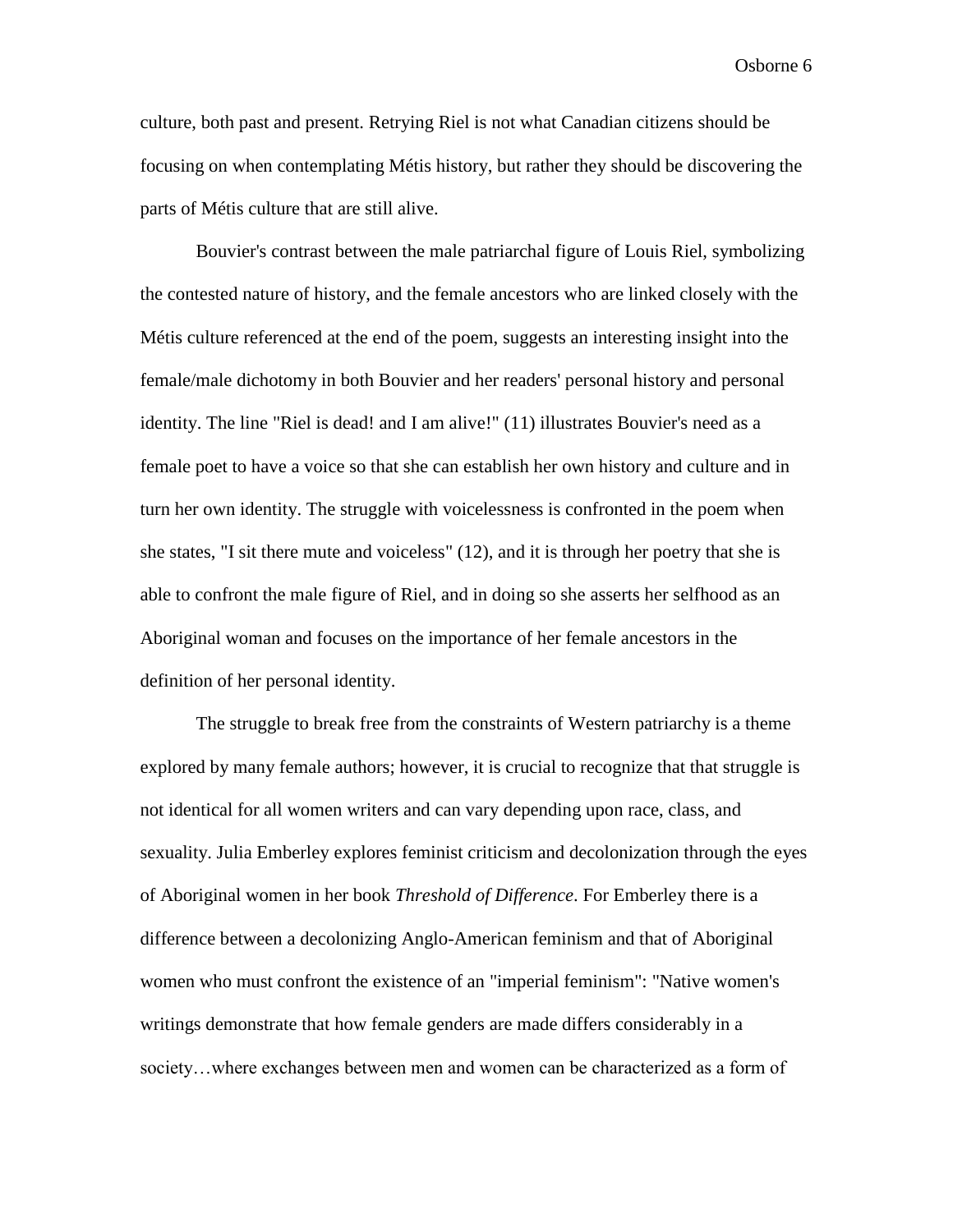balanced reciprocity, as compared to a capitalist society in which the exchange of women dominates the very constitution of its social relations" (Emberley xv). That is not to say, however, that the aims of Anglo-American feminism are not similar in theory to those of feminist Aboriginal women, for both focus on the engendering of girls and women and the patriarchal constraints imposed on them and on which dominant Canadian beliefs and culture are based. In the late 1900s, Aboriginal women were, just like non-Aboriginal women, governed by the Euro-Canadian patriarchal system, which controlled their basic rights, such as those associated with marriage and reproduction, and yet Aboriginal women have struggled with a more diverse selection of patriarchal dominance inflicted upon them by the Canadian government. Emberley writes, "the Canadian government granted Native women equality within its own structure, a structure of internal colonialism, while leaving financial and land-based problems…to be coped with by the bands" (90). Though Anglo-American feminism has focused on and achieved a move toward more equality between the genders for non-Aboriginal Canadian citizens, Aboriginal women and Aboriginal feminist theory is focused less on specifically genderoriented issues and more on the struggle for basic citizen rights and survival.

This distinction between feminist theories is important in understanding Bouvier's division between the male and female figures in her poem. She is less concerned with the gender-oriented struggles of Anglo-American feminism and is rather attempting to emphasize the power that women in the past have held within the Métis community and culture. Owing to the fact that history is controlled by the patriarchy, most everything remembered revolves around the male figures in the past, such as Louis Riel or his general Gabrielle Dumont. However, in the final lines of her poem,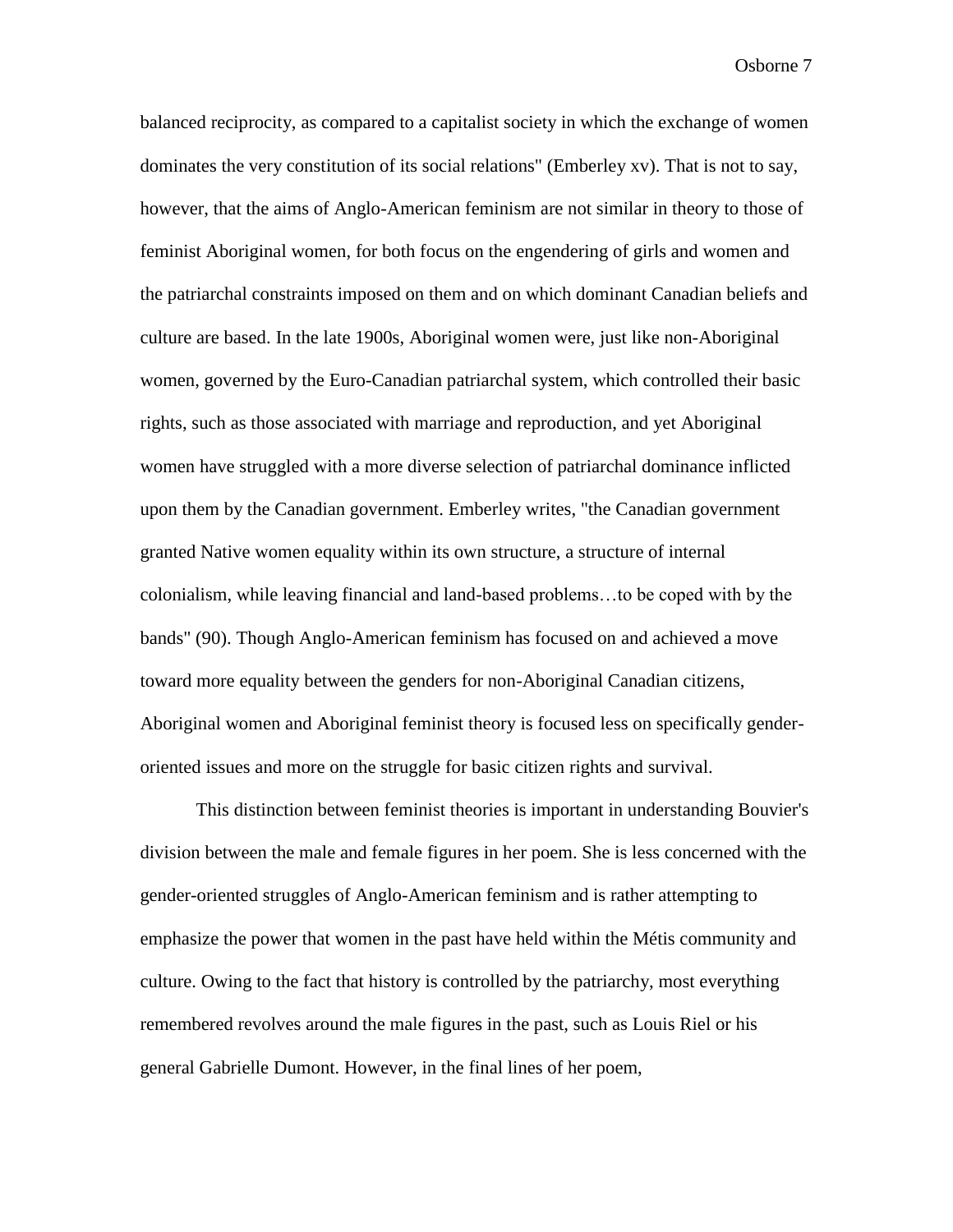when I remember – I remember my mother – her hands tender, to touch my grandmother – her eyes, blue, the sky my great grandmother – a story, a star gazer who could read plants, animals and the sky (20-24)

Bouvier is bringing not only intimate details about her female ancestors into her own personal identity, but she is emphasizing aspects of her culture, such as reading plants, animals and the sky, which are so often ignored in the male-dominated history of the Métis people. Even male Métis authors are missing crucial parts of the female perspective in their writings and imposing a masculine bias on all of history since, as Maria Campbell states, "men are not prepared to be vulnerable in their writing. Part of it is the kind of oppression that we've been under" (qtd. in Lutz 48). The feminist perspective in Aboriginal literature showcases the struggles that Aboriginal women have had to endure and the oppression they have suffered at the hands of both the patriarchal system of Canada and at the hands of the men in their own communities. Bouvier does not dismiss Louis Riel as an important figure of the past, for that would simply be unwarranted, but she is emphasizing the often ignored feminine aspects of her culture that are not evident in history books.

The controversy of history is explored thoroughly throughout her poem, but when she claims that she is alive in the present, she is not only bringing the feminine aspects of the past to the forefront, but also the importance of Aboriginal feminism in today's Métis culture. Lindsay Knight addresses this idea of the value of present feminist Métis culture when she writes, "to counteract the impact of colonialism and combat oppression, native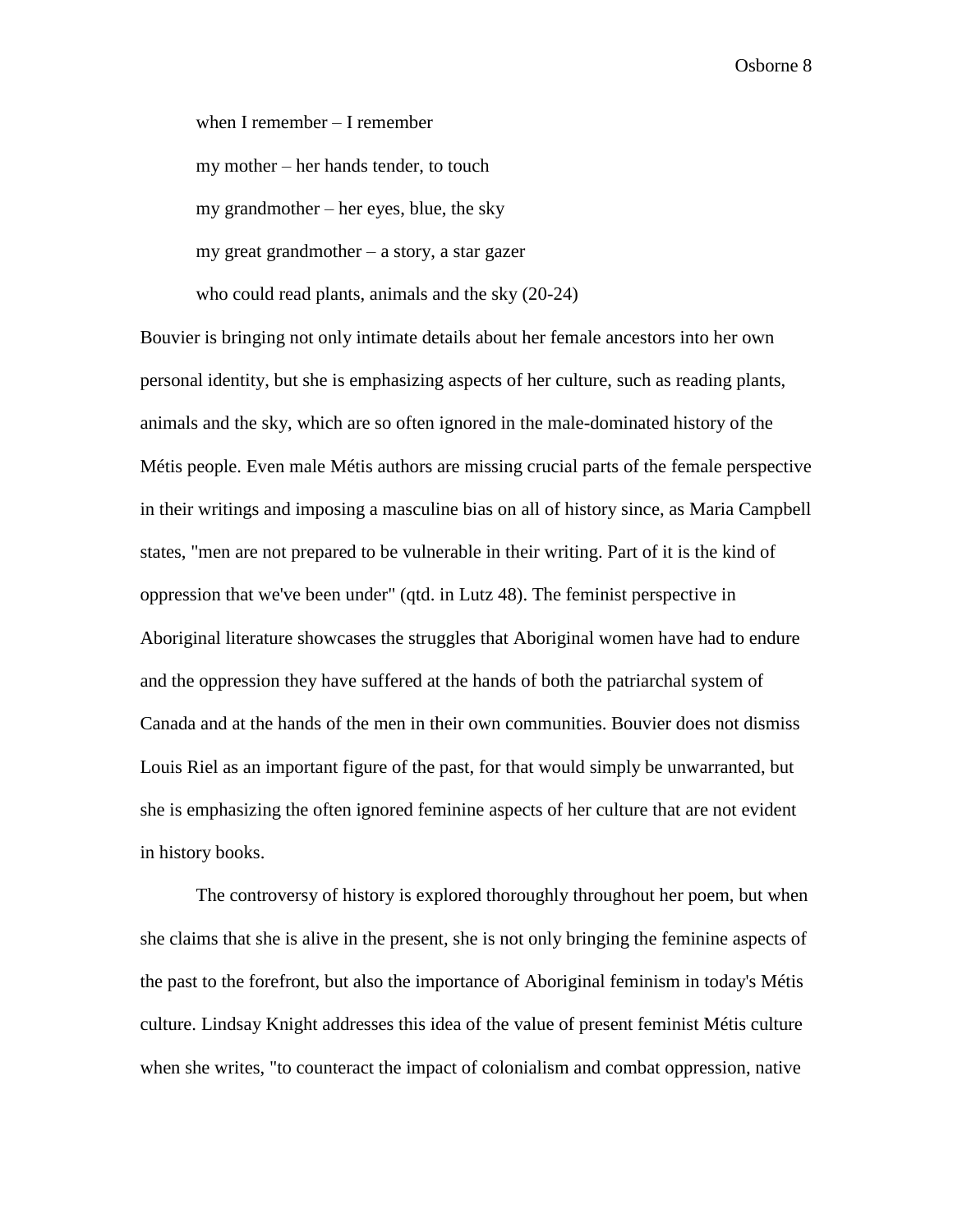women can create a deeper understanding, hone our skills for survival, and once again build strong nations by sharing our stories that reflect our culture and current realities" (34). Bouvier is doing precisely this through her books of poetry and specifically in the final stanza of her poem "Riel is dead, and I am alive." She is both a champion of aboriginal education and a female native poet and is exactly the type of woman, an empowered female native educator, to whom Priscilla Settee is referring when she writes that, "women believe that education should reflect the needs of the community, preserving culture and helping young people adapt to the challenges in their lives" ("Delores's  $50^{th}$ " 96). By concentrating on the female influences in her culture and drawing our attention away from the most controversial male figure of Métis history, Bouvier is maintaining her culture at the same time as educating all Canadian citizens about Métis identity.

Because of the incredibly controversial nature of history, Bouvier seems to be attempting to look at the past in a way that is unlike the perspectives of "cultural imperialists" (14) who are the source of "the truth unravelling" (13) which she references in the middle of her poem. History is so often the cause of arguments and strife amongst the people who share it, since in shared histories, as Homi Bhabha states "the exchange of values, meanings and priorities may not always be collaborative and dialogical, but may be profoundly antagonistic, conflictual and even incommensurable" (qtd. in Osborne 321). Bouvier's poem seems to recognize this conflict in history but presents an alternative and more hopeful and even therapeutic approach to understanding Métis and non-Aboriginal peoples' shared history. Ronald Niezen explores this idea of a "therapeutic history" in his book *The Rediscovered Self,* in which he examines the idea of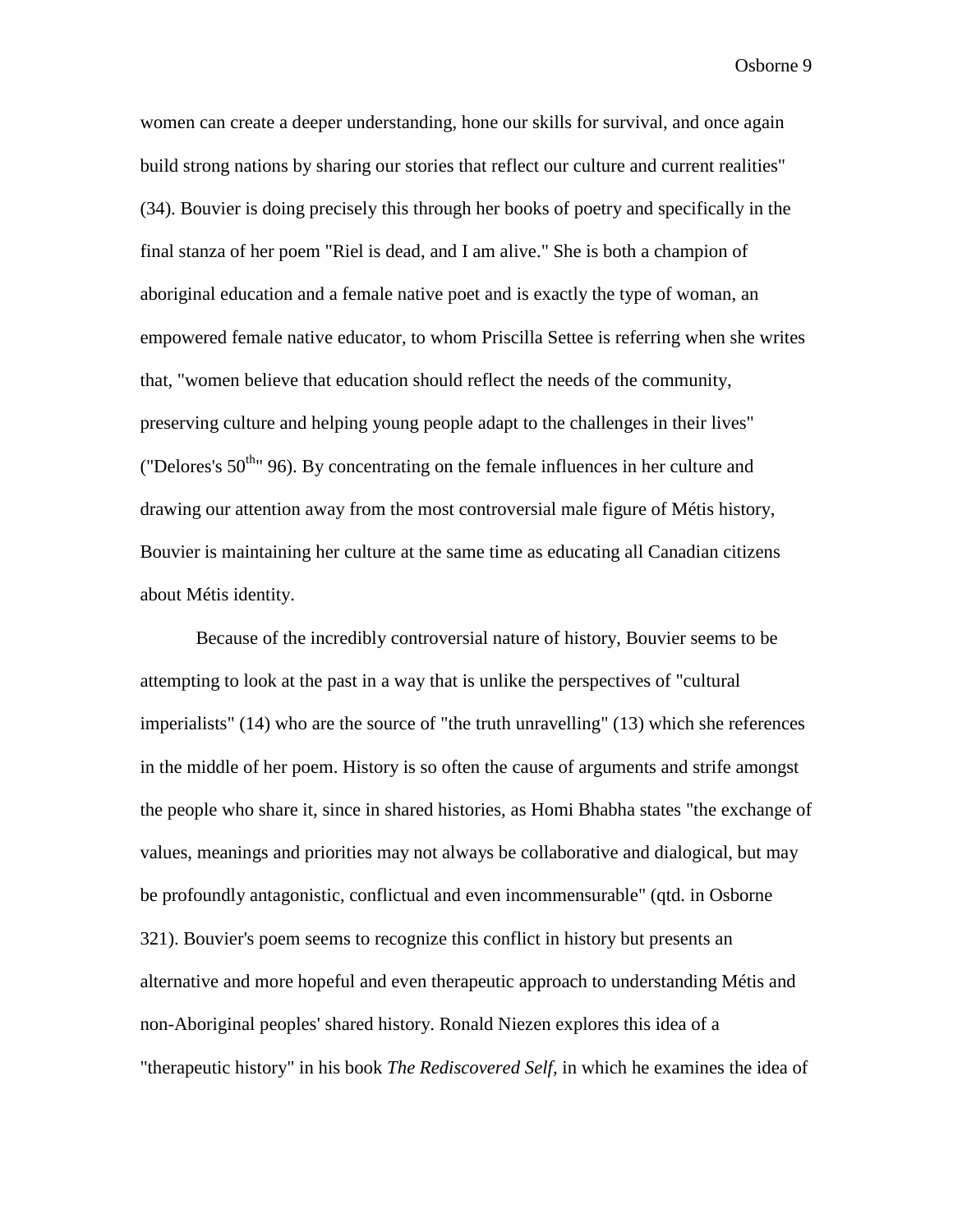attaining a more effective individual and cultural-identity by revisiting the past and understanding the idea of self-definition, a very important part of Métis culture in particular. Describing his theory regarding history, Niezen states that a "main criterion for determining the truth is the subjective experience of group affirmation…it thus emphasizes those aspects of the past that are emotionally positive, such as social peace, egalitarianism, spiritual enlightenment, and harmony with nature" (150). By ending her poem with a reference to her great-grandmother's connection with nature and by depicting her as someone "who could read plants, animals and the sky" (24), Bouvier is using Niezen's idea of therapeutic history, in that she is returning to the positive and important aspects of her culture and refusing to get distracted by the tense "sterile talk" (5) of historical debate. As an adamant believer in the education of more than just 'factual' history for both Aboriginal and non-Aboriginal peoples, Bouvier pushes for greater understanding and a more cohesive and collective identity where the positive aspects of history can dominate. Advocating that both Aboriginals and non-Aboriginals explore history therapeutically, Bouvier is offering her readers a chance to encounter the positive aspects of her own history. Because therapeutic history has the "potential to change for the better the way members of an intellectual community *feel* about themselves…though presented as truth about the past and the essence of one's being, the self-representations of therapeutic history are actually part of a creative process of becoming" (Niezen 168). For Bouvier, an educator who teaches and writes for both aboriginals and non-aboriginals, this education of all Canadian citizens is imperative in moving forward as a united country with a wide, varied, and complex culture. In her essay "I don't see that we have too many options" Bouvier addresses the struggle between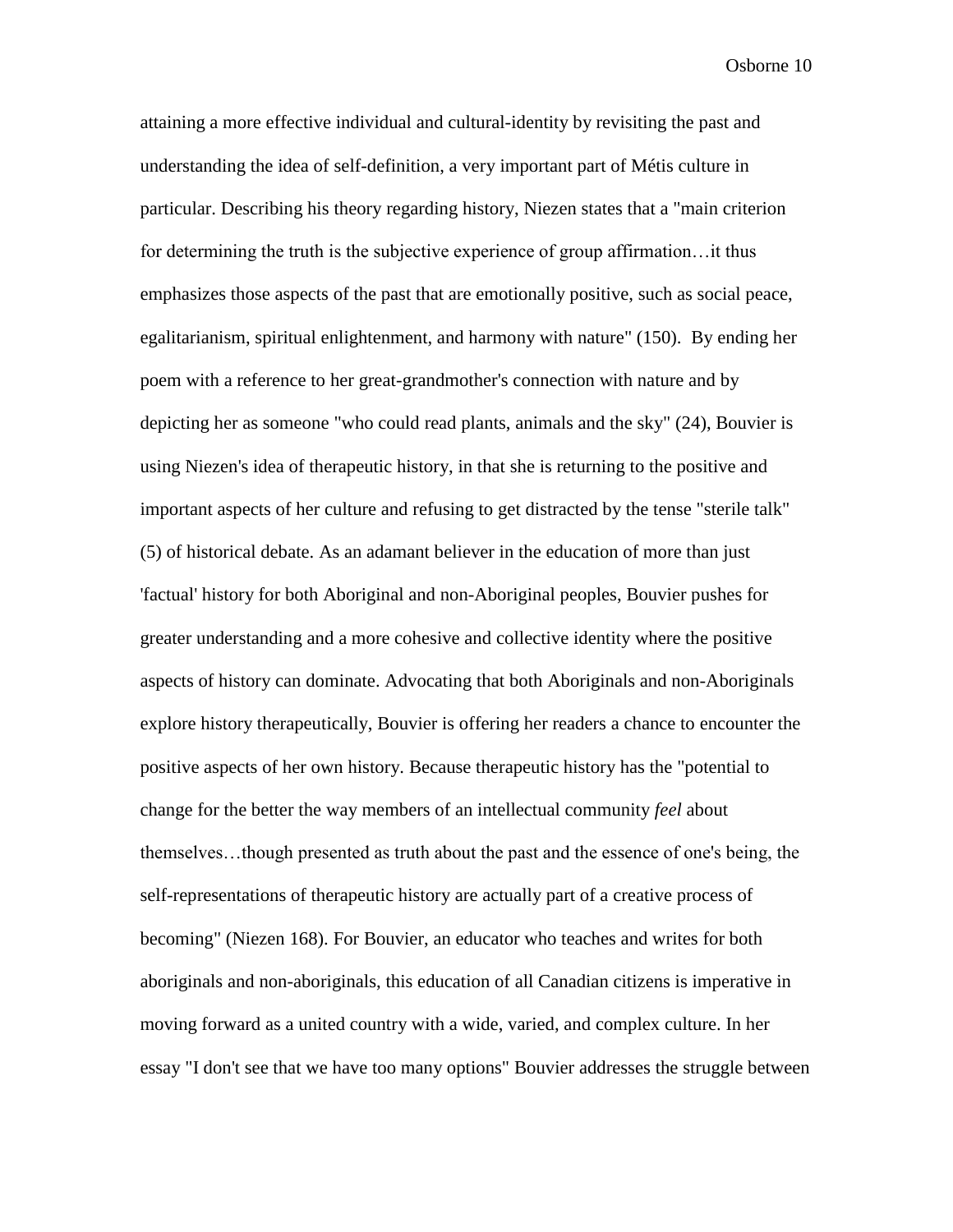cultures within the current educational system when she writes, "the tension manifests itself as a choice between Aboriginal content and Canadian content, as if the two are mutually exclusive" (43). In a country as complex as Canada, history cannot be seen in terms of right and wrong, fact and fiction, as these might be seen through the many representations of the controversial Riel. Instead, if we are ever to achieve a reconcilable future, we as a country must utilize the notion of therapeutic history and recognize the connectedness of our history as an entire nation as well as acknowledge that the purpose of history is to not only report facts from the past but to create a healthier collective future for all Canadians. As Patricia Settee, an aboriginal educator, states, "I believe in action education and education for social change…students must learn to be so much more of the solution…I want my students, Indigenous and non-Indigenous, to understand their roles and the challenges of becoming social change agents" ("The status quo is not an option" 117). It is absolutely essential that all citizens of Canada become educated and aware of the biases of history and the power of past and present cultures in order to better comprehend their own personal identities and the identity of Canada as a nation.

Rita Bouvier's poem, though directly referencing the historical figure of the Métis leader Louis Riel, is attempting to move away from Canada's obsession with patriarchal, colonial history and its masculine mascots, such as Riel. Educating oneself about, and attempting to understand, history is not an entirely detrimental task as long as one recognizes the biases surrounding history and acknowledges that important aspects are so often ignored. Bouvier's poem seems to be asserting that debating Métis history is only useful when it is coupled with the cultural and personal identities of Métis people as well as with some recognition that these aspects of the past influence present-day society.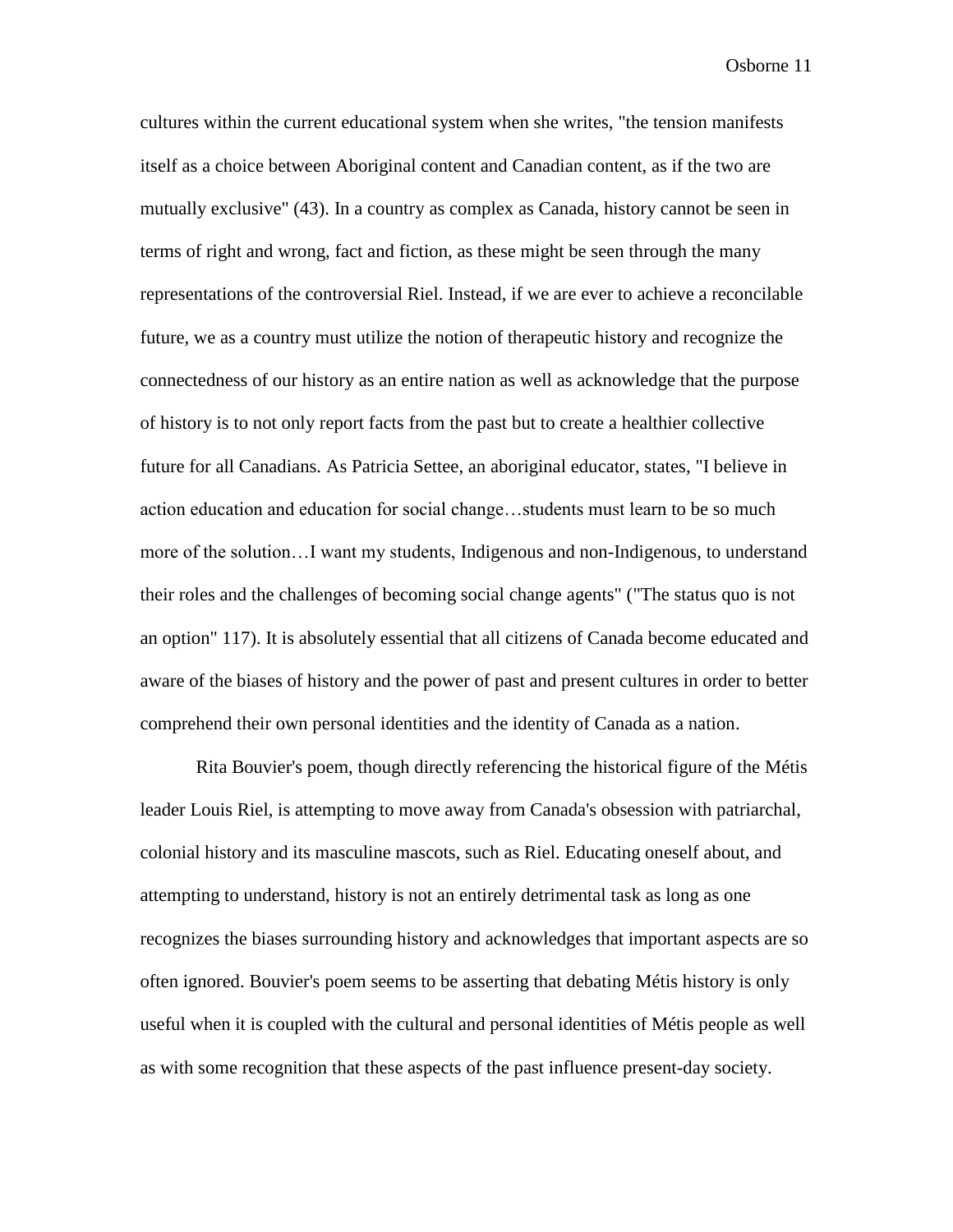However, she also draws our attention to the greater question of academic discourse and its usefulness in today's understanding of Métis culture. The poem itself seems to be set at an academic conference at which the significance of Louis Riel is being debated amongst academics and historians, who may or may not have any personal connection to the Métis culture. Bouvier, described as sitting silent at such a conference, refers to the possible destructiveness of such academic discourse in the lines, "this time the gatling gun/ is academic discourse" (15-16), where she dramatically emphasizes its potentiality for disaster by associating it with the  $19<sup>th</sup>$  century war symbol of the Gatling gun. For the Métis people during the North-West Rebellion, the Gatling gun held specific significance since it was originally rather ineffective, for very few men could handle it, but once American Lieutenant Arthur Howard, who was dubbed "friend of the gun," joined the fight against the Métis, it became a symbol of massive destruction. According to historian Joseph Howard, Lieutenant Howard "traveled…into a foreign country to kill men against whom he had no feeling whatever...his interest in the mass murder of Métis was wholly scientific, cold as mercury in a tube. Batoche was to be his laboratory" (452). The Gatling gun and Lieutenant Howard played a crucial role in the Battle of Batoche during which Riel surrendered and the rebellion was ended. Bouvier evokes such a destructive, colonial, historical weapon as the symbol of the damage that academic discourse and argument can have on a culture so vulnerable and unique as the Métis.

The poem "Riel is dead, and I am alive" questions many things in its six short stanzas, and it leaves the reader reflecting on Canadian colonial history and Canadian Métis history. Bouvier stresses the unknowability of a singular history and tries to connect the Native and non-Native viewpoints about the past to bring forth a more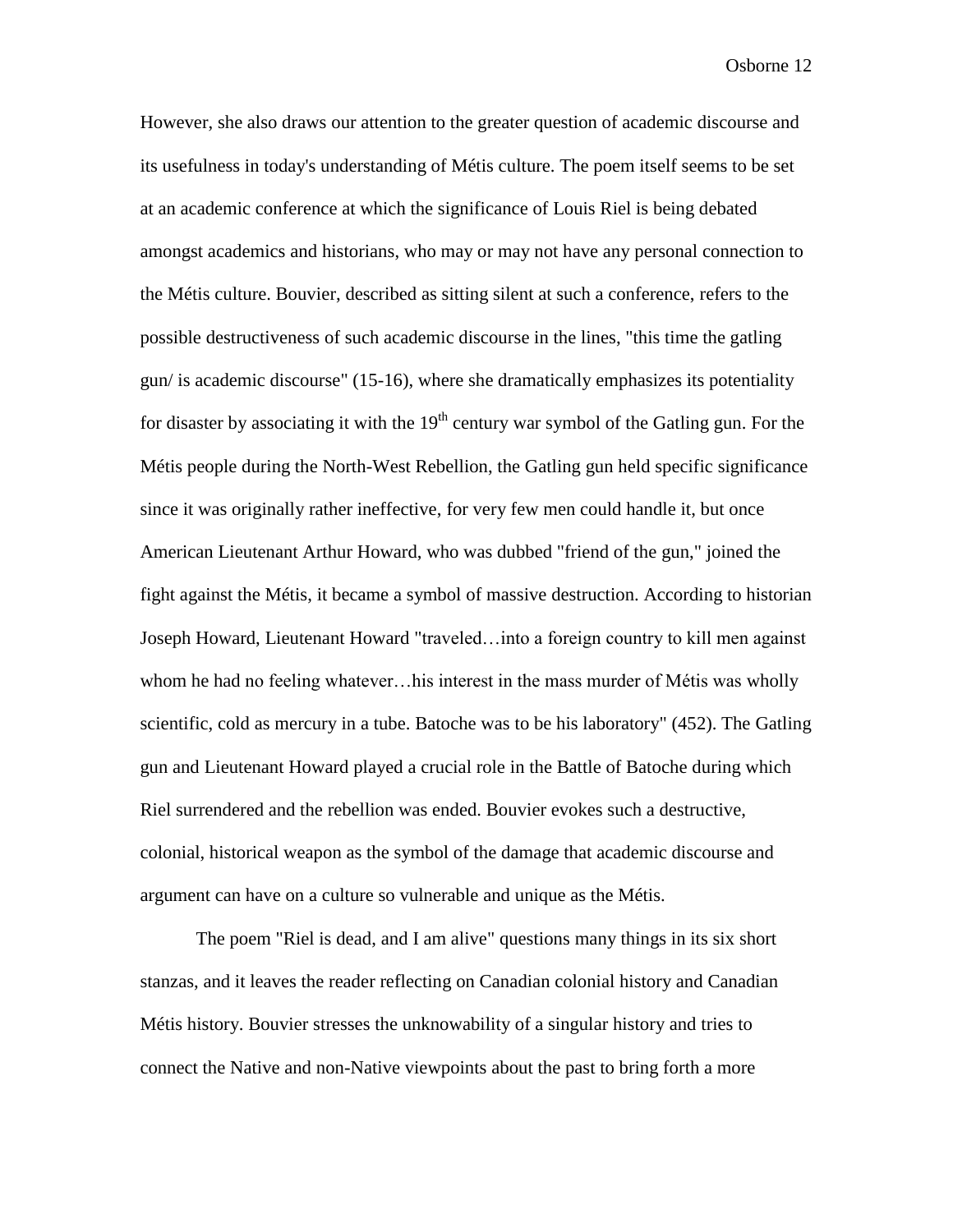collective Canadian identity, which, rather than engaging in a debate about itself, preserves past and present culture on a more personal level than is available simply through the use of debatable facts.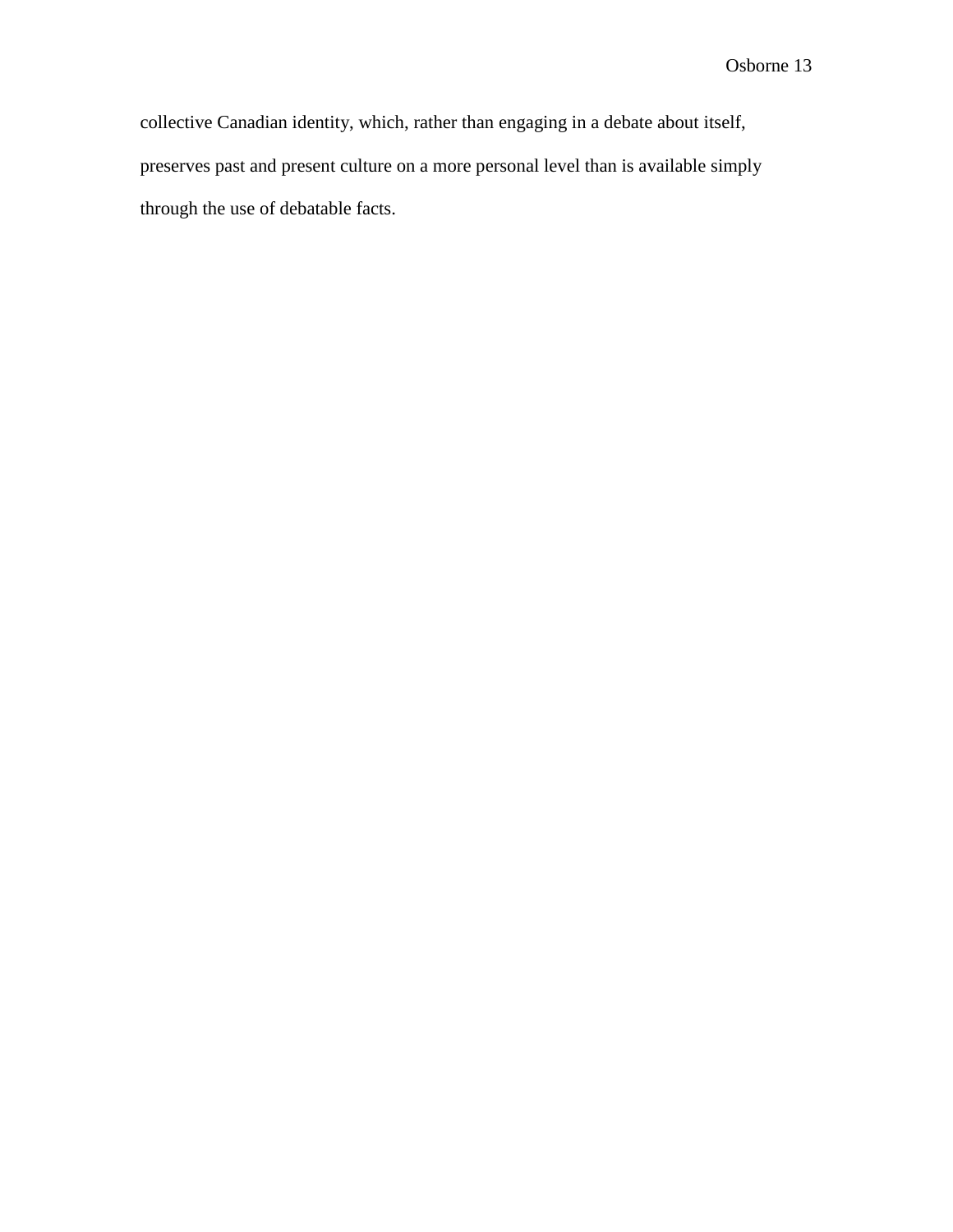## Works Cited

- Adams, Howard. *Prison of Grass: Canada From the Native Point of View.* Toronto: New Press, 1975. Print.
- Bouvier, Rita. "I don't see that we have too many options." *The Strength of Women: âhkamêyimowak*. Ed. Priscilla Settee. Regina: Coteau, 2011. 43. Print.
- Bouvier, Rita. " Riel is dead, and I am alive." *Papîyâhtak*. Saskatoon: Thistledown, 2004. 28. Print.
- Braz, Albert. *The False Traitor: Louis Riel in Canadian Culture.* Toronto: U of Toronto P, 2003. Print.
- Campbell, Maria. *Contemporary Challenges: Conversations with Canadian Native Authors.* Ed. Hartmut Lutz. Saskatoon: Fifth House, 1991. 41-65. Print.
- Chung, Jennifer. "Poet Unveils Latest Work." *Saskatchewan Sage*: 5.07 (2004). 5. Web. 18 Nov. 2013.
- Emberley, Julia V. *The Threshold of Difference: Feminist Critique, Native Women's Writings, Postcolonial Theory.* Toronto: U of Toronto P, 1993. Print.

Flanagan, Thomas. *Louis Riel.* Ottawa: Canadian Historical Assn, 1992. Print.

- Howard, Joseph Kinsey. *Strange Empire: A Narrative of the Northwest.* New York: William Morrow, 1952. Print.
- Knight, Lindsay. "Let's Move." *The Strength of Women: âhkamêyimowak*. Ed. Priscilla Settee. Regina: Coteau, 2011. 33-35. Print.